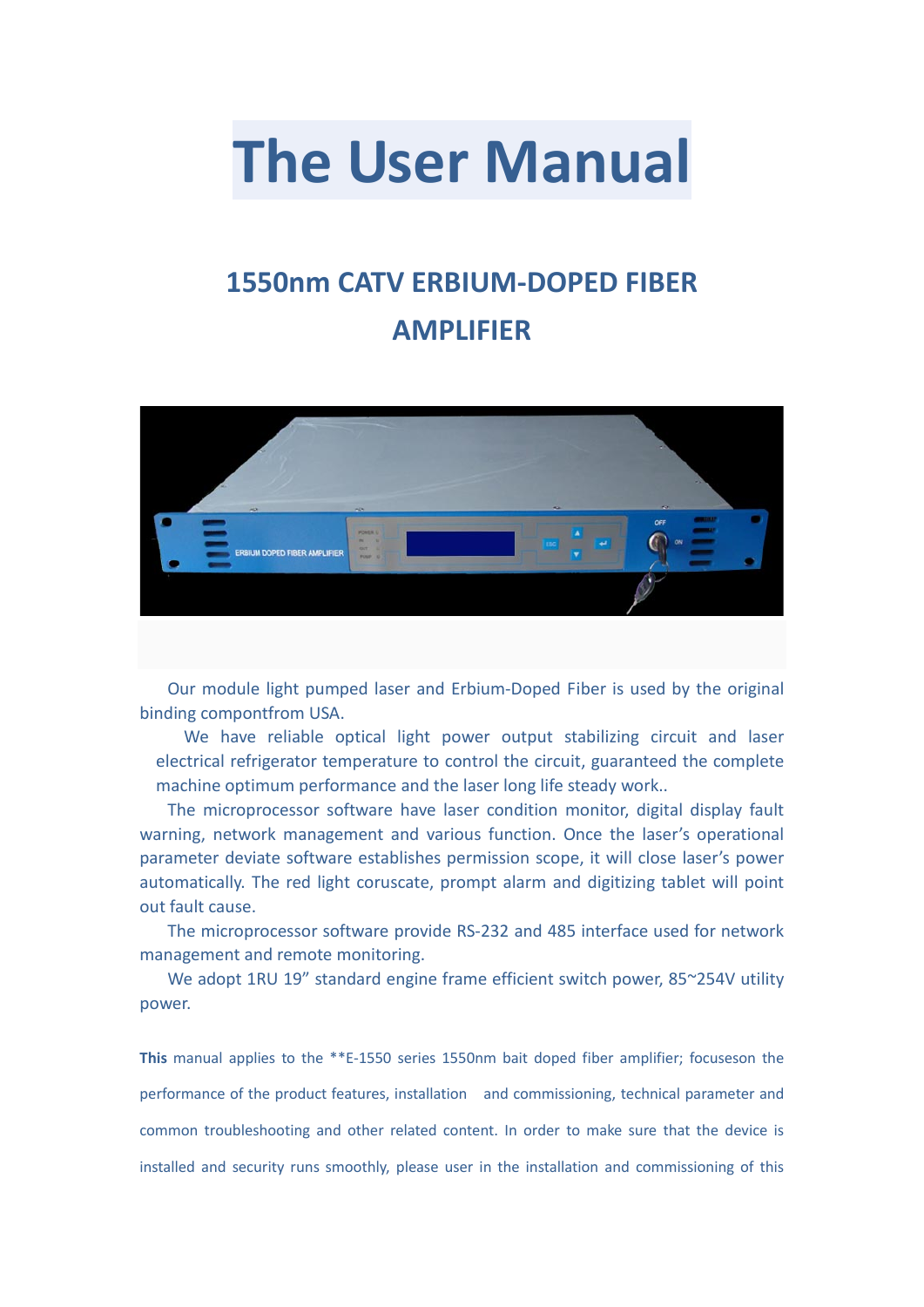device, be sure to read this manual carefully and strictly in accordance with the manual steps to install debugging, so as not to cause unnecessary damage to equipment, operations or causing accidental injury; ifyou have any questions, please contact our company.

#### **Special hints**

- Bait doped fiber amplifiers is a high-end professional equipment and its operation of the installation must be performed by professionals, and read this manual carefully before operating, in order to avoid damage to equipment due to misunderstood operation, or causing accidental injuries to operators.
- **Now** When working in optical fiber amplifier, located at the rear panel of the optical signal output adapter will have invisible laser beam shooting out the optical signal output port should be avoided on the human body, outlet should not look directly at the light with the naked eye, so as not to cause permanent harm to the human body, the human eye!!!
- Equipment in power before, should first confirm that the earth terminal of the Cabinet and the power outlet is reliable earthing (grounding resistance should be 4  $\omega$ ), in order to avoid static damage to the laser device and prevent the Cabinet charged that cause harm to the human body.
- To ensure device can long-term stability of work, in voltage does not stability or voltage waveform poor of area, recommendations user for device configuration dedicated of exchange regulator power, has conditions of user more can configuration does not continuous regulator power (UPS) system; in environment temperature changes too large or room environment poor (device of ideal work environment temperature for 25 ℃) of area, recommendations user for device configuration dedicated of air conditioning system, to improved device of work environment.

#### **I. Product overview**

**Is** mainly used in \*\*E-1550-series 1550nm optical fiber amplifier 1550 important optical relay transmission in optical fiber communication system equipment, mainly for image signal, digital TV signal, telephone voice signals and data (or compressed data) ultra long haul transmission of signals. The product selection of imported high-performance baits fiber, the international famous brand low-noise pump laser, and built-in sound embedded automatic monitoring and control system, ensure the machine excellent performance indicators.

#### **II**. **Performance characteristics**

 Selection of international famous brand of low-noise pump laser, low distortion, wide band, high output light power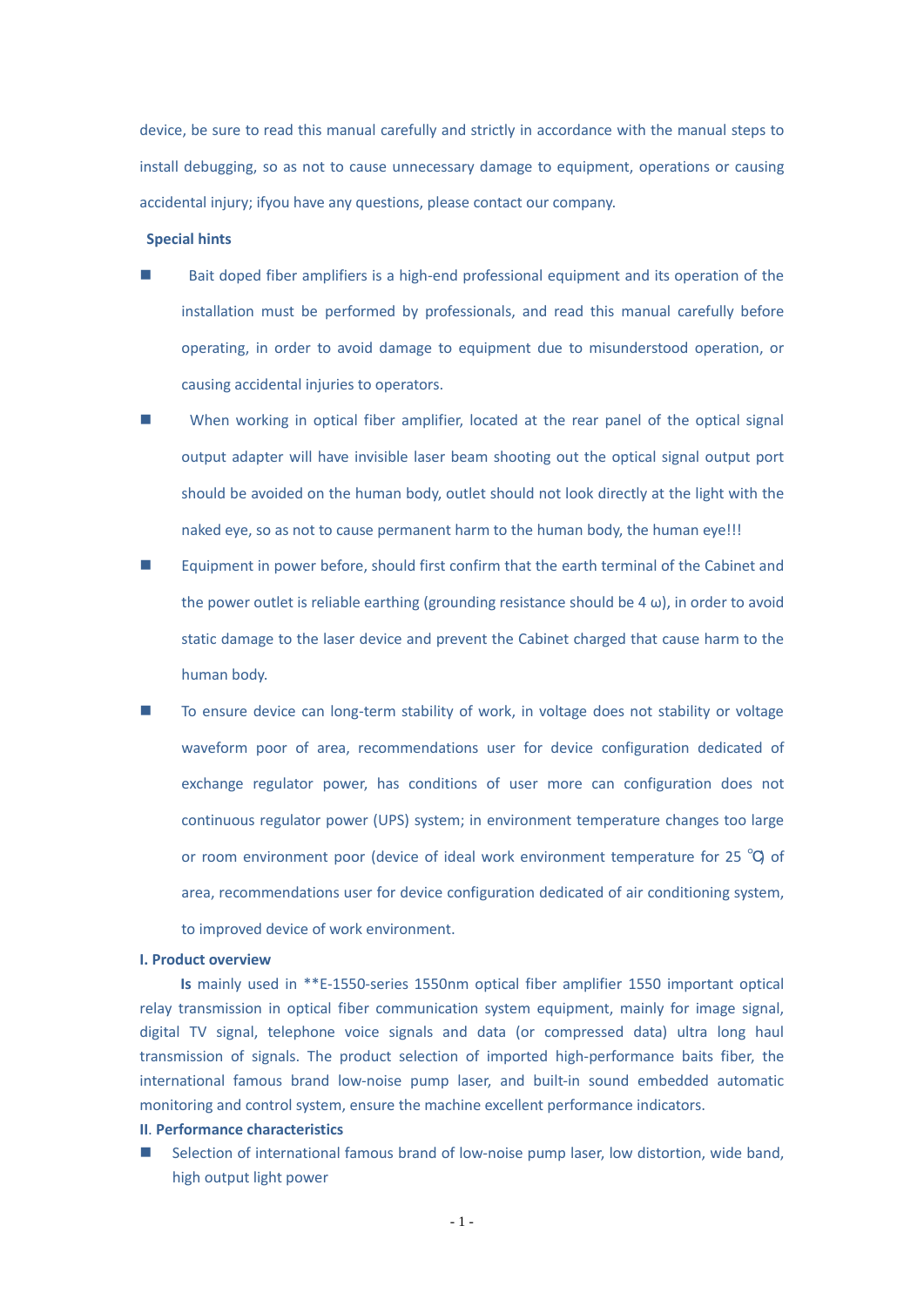- Adopts imported high-performance baits fiber, high energy conversion efficiency.
- Power and pumped lasers of all kinds of work status, ensuring a stable optical output power, and effectively extend the working life of the pump laser.
- Front panel in-line blue screen  $160*32$  dot-matrix LCD display, displaying precisely the status of equipment parameters.
- **19** "rack 1U high standard, equipped in conformity with standard Ethernet interfaces IEEE802.310Base-T and RS-232 interfaces, can facilitate the realization of network monitor.
- Full support for 《 GB/T 20030-2005 management system of HFC network equipment specifications》

#### **III. Schematic diagram of**



1550nm CATV EDFA Block Diagram

#### **IV. Technical parameters**

#### **4.1 link test conditions**

**Special Note:** equipment technical parameters given in this manual is a reference to GY/T 184-2002 the Jeep analog fiber amplifier test methods under the technical requirements and methods of measurement, measured and, under the following test conditions.

**Test conditions:** and standard fibre and standard light receiver composition test chain road, and in provides of chain road loss conditions Xia, in 550MHZ frequency range within configuration 59 a PAL-D simulation TV channel signal, in 550MHZ-862MHZ frequency range within transfer digital modulation signal, digital modulation signal of level (8MHZ bandwidth within) than simulation signal of carrier level low 10Db, light receiver entered power for -1dBm Shi, measurement carrier combination three order poor took than (C/CTB), and Carrier combo the second beat of the street (C/CSO) and carrier to noise ratio (C/N).

| Project                | Unit            | <b>Technical parameters</b> | <b>Notes</b>                               |
|------------------------|-----------------|-----------------------------|--------------------------------------------|
| <b>Bandwidth</b>       | Nm              | 1535-1565                   |                                            |
| Input power range      | d <sub>Bm</sub> | $-3-10$                     | Recommended input<br>optical power 0-+5dBm |
| Output optical power   | <b>dBm</b>      | $13 - 24$                   |                                            |
| Output power stability | dBm             | ±0.5                        |                                            |

#### **4.2 technical data sheet**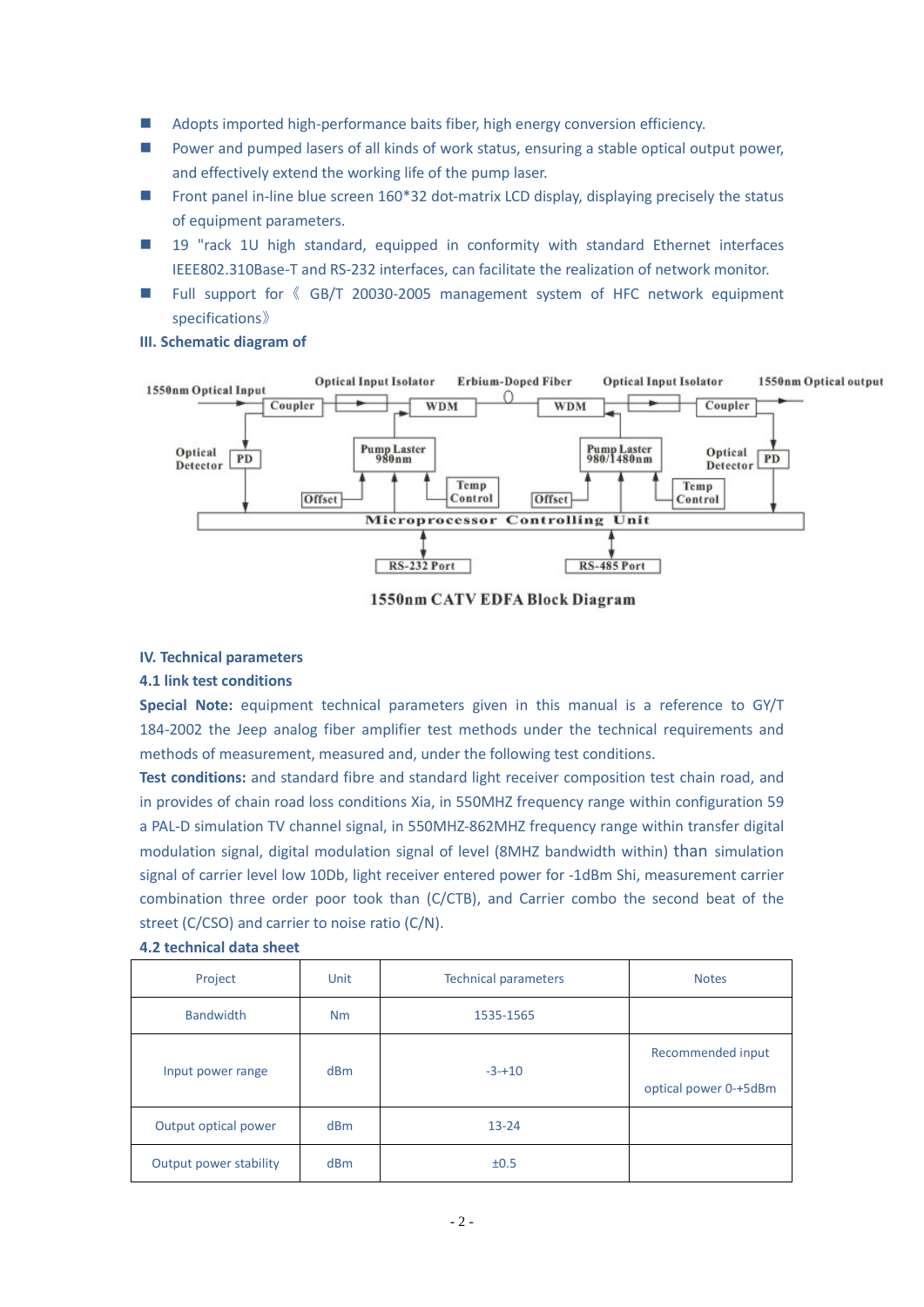| Noise figure                                 |                    | dB                  | $≤ 5.0$                   | Input optical power<br>0dBm |
|----------------------------------------------|--------------------|---------------------|---------------------------|-----------------------------|
| Reflection                                   | Input<br>terminal  | dB                  | $\geq 45$                 |                             |
| loss                                         | Output<br>terminal | dB                  | $\geq 45$                 |                             |
| Pump leak                                    | Input<br>terminal  | dBm                 | $\leq -30$                |                             |
| power                                        | Output<br>terminal | dBm                 | $\leq -30$                |                             |
| Carrier to noise ratio (C/N)                 |                    | dB                  | $\geq$ 52                 |                             |
| Carrier combined<br>third-order beat (C/CTB) |                    | dB                  | $\geq 63$                 |                             |
| Carrier combo erjiecha<br>(C/CSO)            |                    | dB                  | $\geq 63$                 |                             |
| Optical connector type                       |                    |                     | FC/APC or SC/APC          |                             |
| Power supply voltage                         |                    | V                   | AC160V-250V(50Hz)orDC-48V |                             |
| <b>Operating temperature</b><br>range        |                    | $^{\circ}$ C        | $-5 - +55$                |                             |
| Maximum operating<br>relative humidity       |                    | %                   | Max 95% no condensation   |                             |
| Storage temperature<br>range                 |                    | $^{\circ}\!{\rm C}$ | $-30 - +70$               |                             |
| Maximum storage relative<br>humidity         |                    | %                   | Max 95% no condensation   |                             |
| <b>Overall dimensions</b>                    |                    | mm                  | 483 (w) x340 (d) x44 (h)  |                             |

**V.** External functional description

5.1 front panel description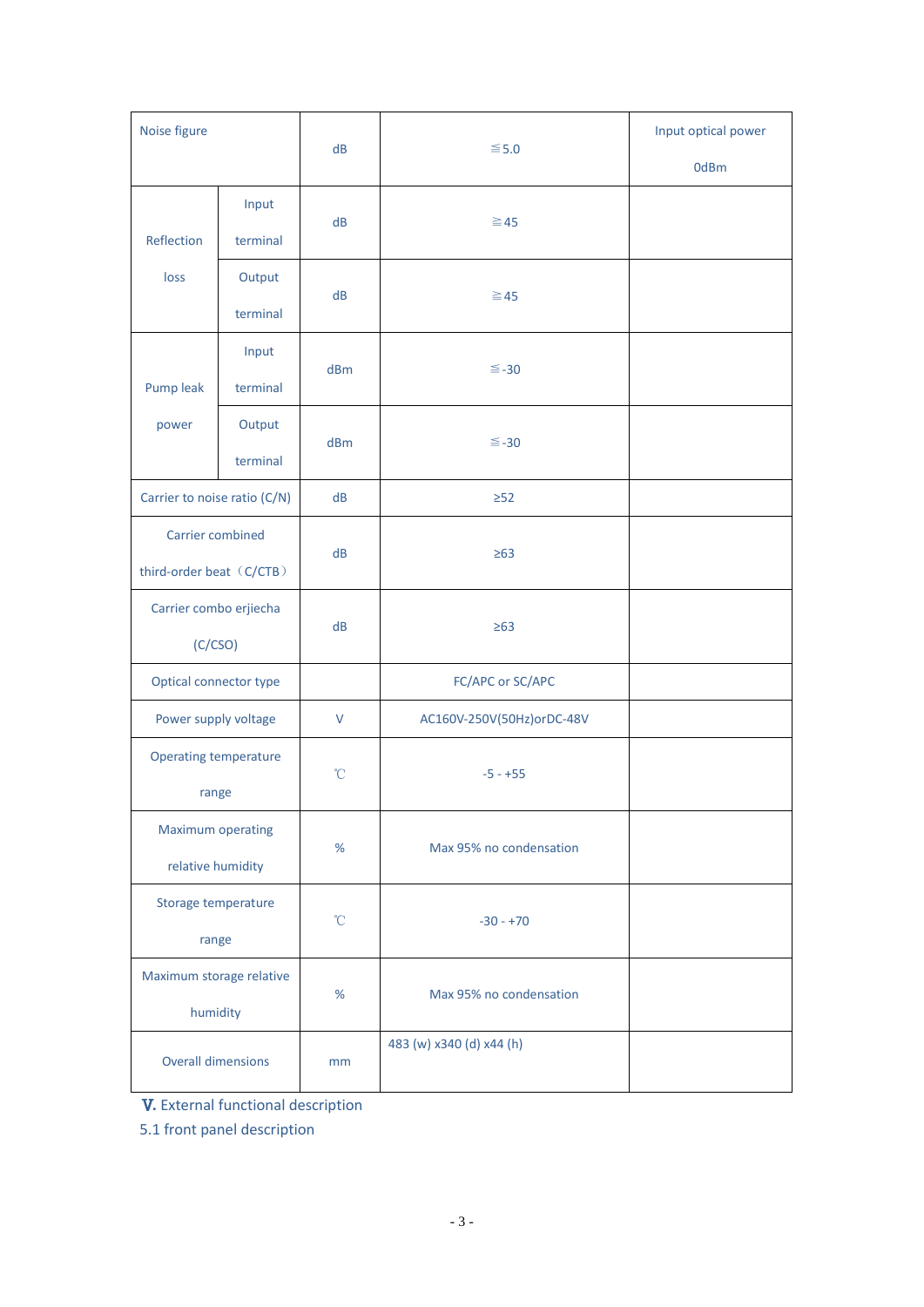

1) power indicator: when the lamp is lit when the internal switching power supply.

2) input optical power led: input optical power greater than -10dBm the lamp is lit.

3) pump working status indicator: when the light is solid red light says pump not working, inside the machine parameters are normal; when the red light flashes, the machine is faulty, related reason for the failure to see the alarm on the display menu menu item; when the light is green light solid pump work properly.

4) output optical power led: output optical power is greater than the +10dBm of the light

- 5) 160x32 dot-matrix LCD display: use to display all parameters of the machine
- 6) display settings menu to exit or cancel key.
- 7) displays the Setup menu up or incremental key
- 8) determines the display settings menu key

9) pumped laser switch-key: used to control the working state pump lasers. "ON" pump laser opening, "OFF" indicates that the pump laser off. Equipment in power before key in "OFF" position, after device self test passed, according to display a prompt, key twist and turn to the "ON" position.

#### **5.2 rear panel description**



**1)** optical signal input: common interface type specifications are both FC/APC and SC/APC.

**2)** optical signal output port: this interface is a device of optical signal output port, interface types FC/APC and SC/APC two of the common specifications. After the equipment normal work, this port is not visible laser beam shot, avoid the ports aligned with the body or to the naked eye, so as to avoid accidental injury.

3) RS232 interface: used to configure this computer for the network management parameters.

4) LAN interface: IEEE802.3 compliant 10Base-T interface, network management for native

- 5) power input.
- 6) rack Earth Stud: for devices connected to the grounding wire.

#### **5.3 display parameter description**

1) power on if the lock is turned off is displayed:



Logo and model of the machine

2) unlock the display power-on delay at this time:

\*\*\*\* Technology \*\*E-1550-XX Lock is ON…3Sec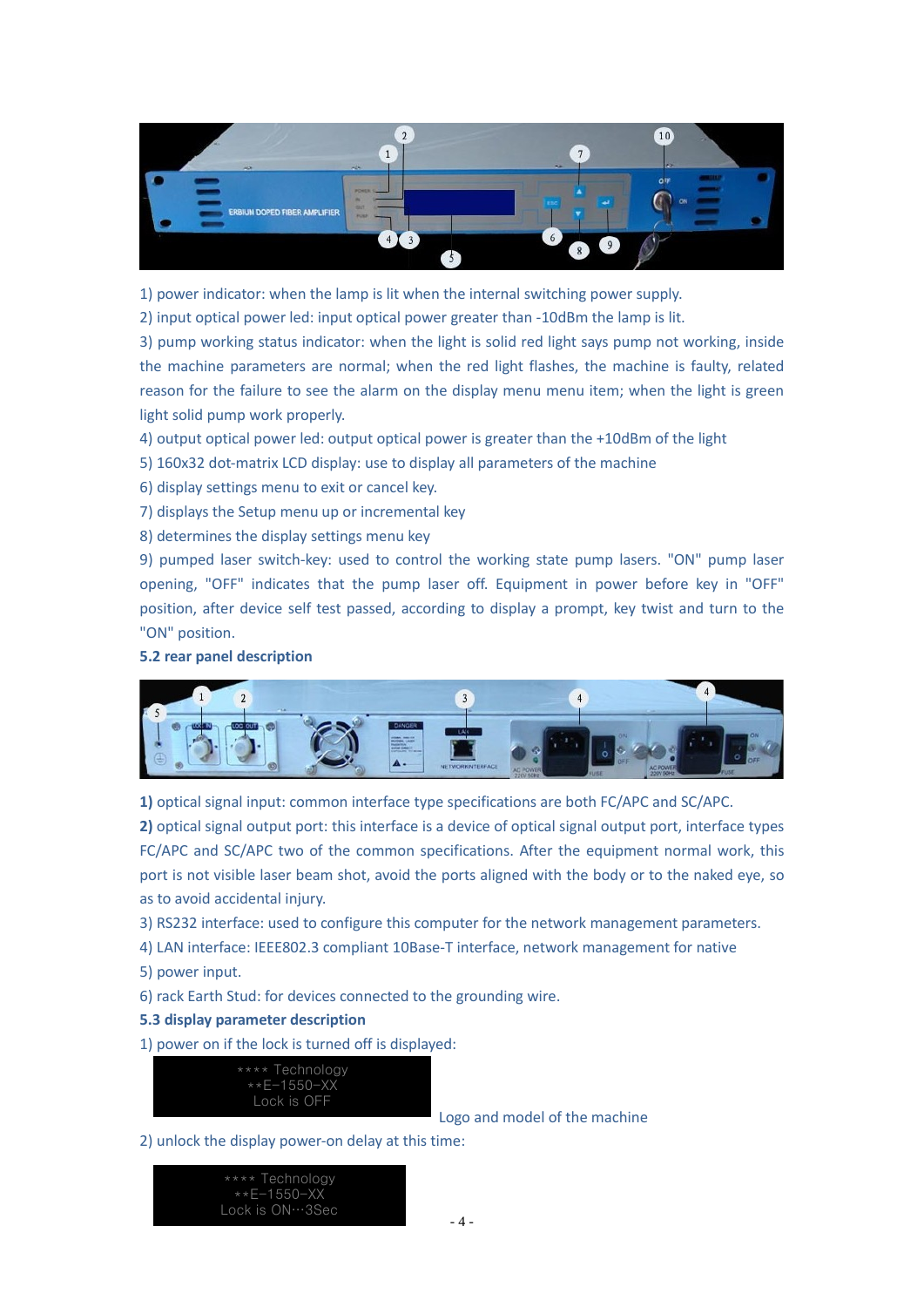#### Delay countdown

3) after entering the system displays:



Current input optical power and output optical power

4) if anze ENT button to enter the menu index



Press up and down arrow keys to highlight bar will move up and down, respectively: **1.** display native parameters menu, **2**. setting can be set to native menu **3.** alarms menu

5) show the parameters of submenu



Press the ENT key enters the menu

| Displays the contents of the                 |                             | The significance of                                          |
|----------------------------------------------|-----------------------------|--------------------------------------------------------------|
| Nput power:<br>Output power<br>Pump1 Bias:   | $0.00$ mvv<br>0Mw<br>225mA  | Current input optical power                                  |
| lput power:<br>Output power<br>Pump1 Bias:   | $0.00$ mvv<br>0Mw<br>225mA  | Before the light output of optical<br>power                  |
| Output Power:<br>Pump1 Bias:<br>Pump1 Temp:  | 0Mw<br>225MA<br>24.94°C     | X-pump bias current                                          |
| Output Power:<br>Pump1 Bias:<br>Pump1 Temp:  | 0Mw<br>225MA<br>24.94°C     | X internal pump temperature                                  |
| Pump1 Bias:<br>Pump1 Temp:<br>Pump1 Cooling: | 222MA<br>24.94°C<br>0.14A   | thermoelectric<br>X-th-pumping<br>gas<br>work within current |
| Pump3 Temp:<br>Pump3 Cooling:<br>+5v Read:   | 24.94°C<br>0.27A<br>4.78V   | Current +5V for voltage                                      |
| Pump3 Cooling:<br>+5v Read:<br>-5v Read:     | 0.27A<br>4.78V<br>4.88V     | Current -5V supply voltage                                   |
| +5v Read:<br>-5v Read:<br>$S/N$ :            | 4.78V<br>4.87V<br>061103123 | Native serial number                                         |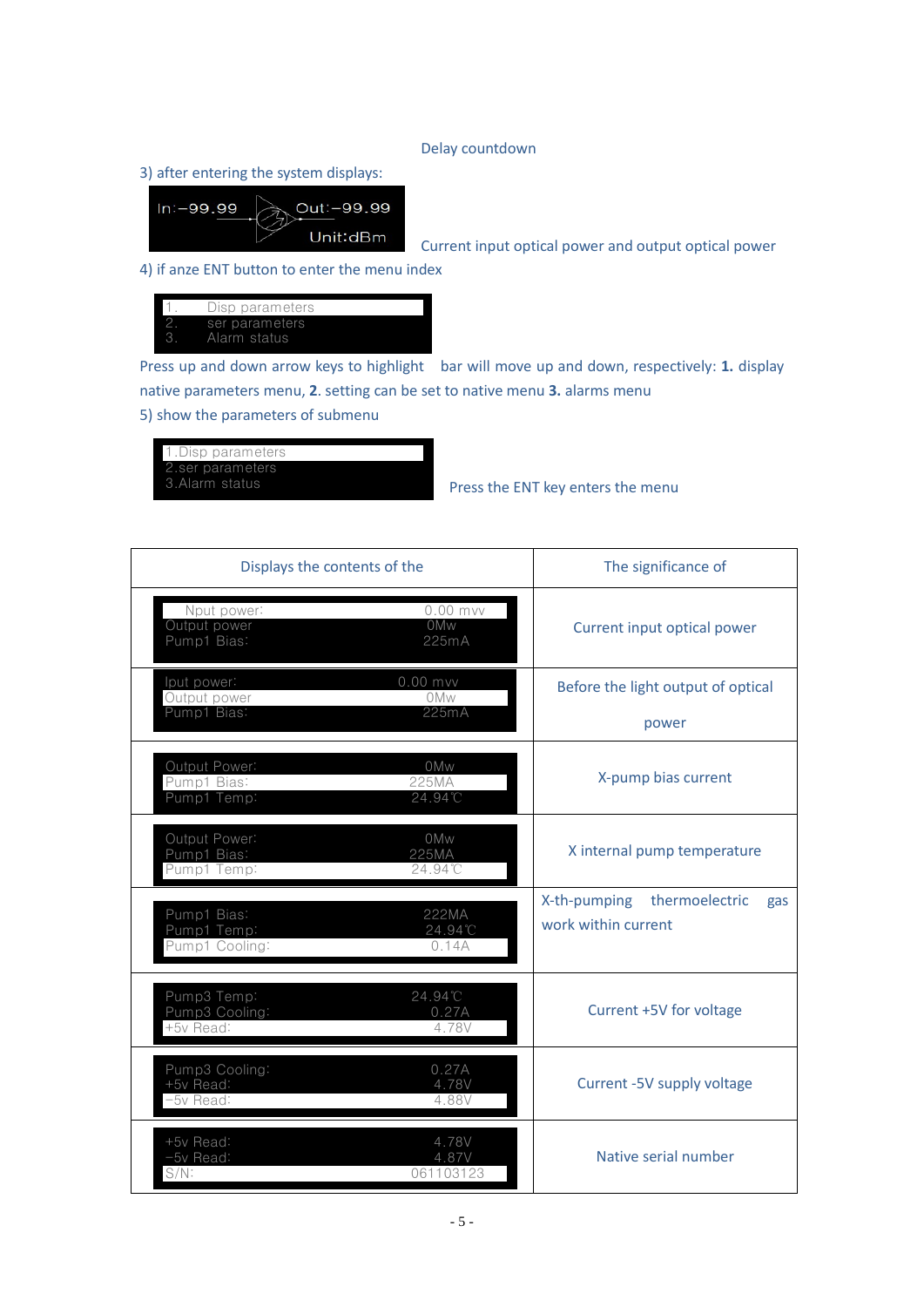| +5y Read:<br>$S/N$ :                        | 4.78V                                                        | The current temperature inside the                          |
|---------------------------------------------|--------------------------------------------------------------|-------------------------------------------------------------|
| Box Temperature:                            | $25.25^{\circ}$ C                                            | machine                                                     |
| $S/N$ :<br>Box Temperature:<br>IPAddres:    | 061103123<br>25.25C<br>192.168.0.97                          | The IP address of the machine                               |
| Box Temperature:<br>PAddres:<br>SubnetMask: | $25.25^{\circ}$ C<br>192.168.0.97<br>255.255.255.0           | Native to the mask                                          |
| IPAddres:<br>SubnetMask:<br>Net Gateway:    | 192.168.0.97<br>255.255.255.0<br>192.168.01                  | Native gateway                                              |
| SubnetMask:<br>Net Gateway:<br>Mac:         | 255.255.255.0<br>192.168.01<br>$00 - 80 - 95 - 34 - 35 - 55$ | The MAC address of the machine                              |
| Net Gateway:<br>Mac:<br>Software Version:   | 192.168.01<br>$00 - 80 - 95 - 34 - 35 - 55$<br>2.00          | Version number of the software<br>system inside the machine |

#### **6**)**set menu**

- 1. Disp parameters 2. set parameters
- 3. Alarm Status

# Press the ENT key enters the menu

| Display content                                                                                | The significance of                               |
|------------------------------------------------------------------------------------------------|---------------------------------------------------|
| Set Optic power Unit<br>Set Buzzer Alarm<br>Set Input OPTPOWER Low Alarm                       | Toggles the display of optical<br>power units     |
| Set Optic power Unit<br>Set Buzzer Alarm<br>Set Input OPTPOWER Low Alarm                       | To open or close the buzzer alarm                 |
| Set Optic power Unit<br>Set Buzzer Alarm<br>Set Input OPTPOWER Low Alarm                       | Set the input optical power alarm<br>lower bound  |
| Set Buzzer Alarm<br>Set Input OPTPOWER Low Alarm<br>Set Input OPTPOWER HigSet Optic power Unit | Set the input optical power alarm<br>limit        |
| Set Input OPTPOWER Low Alarm<br>Set Input OPTPOWER High Alarm<br>Set out OPTPOWER Low Alarm    | Set the output optical power alarm<br>lower bound |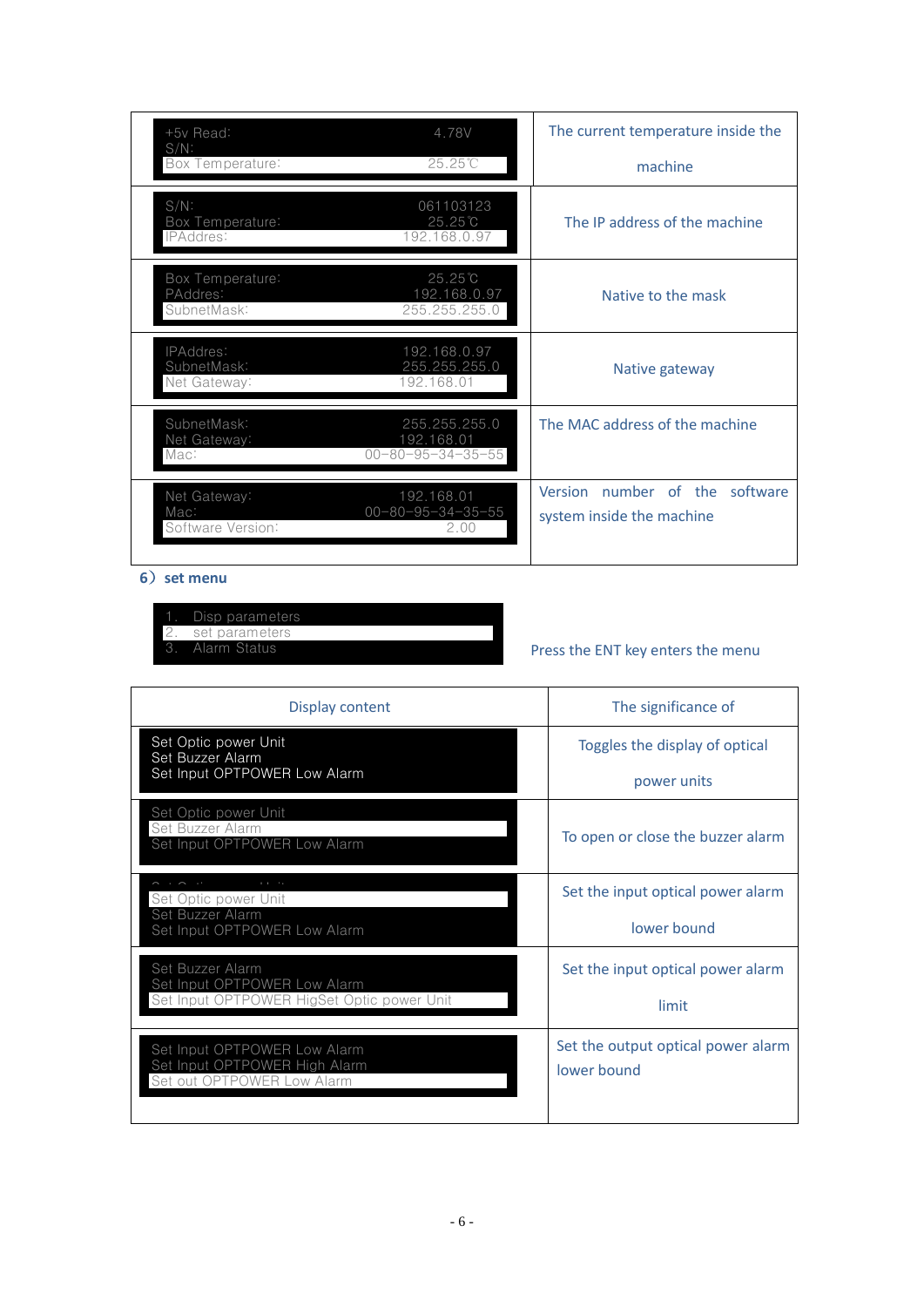| Set Input OPTPOWER High Alarm<br>Set out OPTPOWER Low Alarm<br>Set out OPTPOWER High Alarm | Sets the output light power of<br>alarm limit     |
|--------------------------------------------------------------------------------------------|---------------------------------------------------|
| Set out OPTPOWER Low Alarm<br>Set out OPTPOWER High Alarm<br>Set Pump Temp Low Alarm       | Set the pump temperature alarm<br>lower bound     |
| Set out OPTPOWER High Alarm<br>Set Pump Temp Low Alarm<br>Set Pump Temp High Alarm         | Set the pump temperature alarm<br>limit           |
| Set Pump Temp Low Alarm<br>Set Pump Temp High Alarm<br>Set +5V Low Alarm                   | Set +5V power supply voltage<br>alarm lower bound |
| Set Pump Temp High Alarm<br>Set +5V Low Alarm<br>Set +5V High Alarm                        | Setting alarm ceiling +5V power<br>supply voltage |
| Set +5V Low Alarm<br>Set +5V High Alarm<br>Set -5V Low Alarm                               | Set -5V power supply voltage<br>alarm lower bound |
| Set +5V High Alarm<br>Set -5V Low Alarm<br>Set -5V High Alarm                              | Setting alarm ceiling -5V power<br>supply voltage |
| Set -5V Low Alarm<br>Set -5V High Alarm<br>Set Fan Control                                 | Set Fan on/off Temp                               |
| Set -5V Low Alarm<br>Set Fan Control<br>Set Out Put ATT                                    | <b>Set Optical OutPut ATT</b>                     |
| Set Out Put ATT<br>Set Local IP Address<br>Set Subnet Mask                                 | Set the IP address of the machine                 |
| Set Local Ip Address<br>Set Subnet Mask<br>Set Gate wary                                   | Set up this computer's subnet<br>mask             |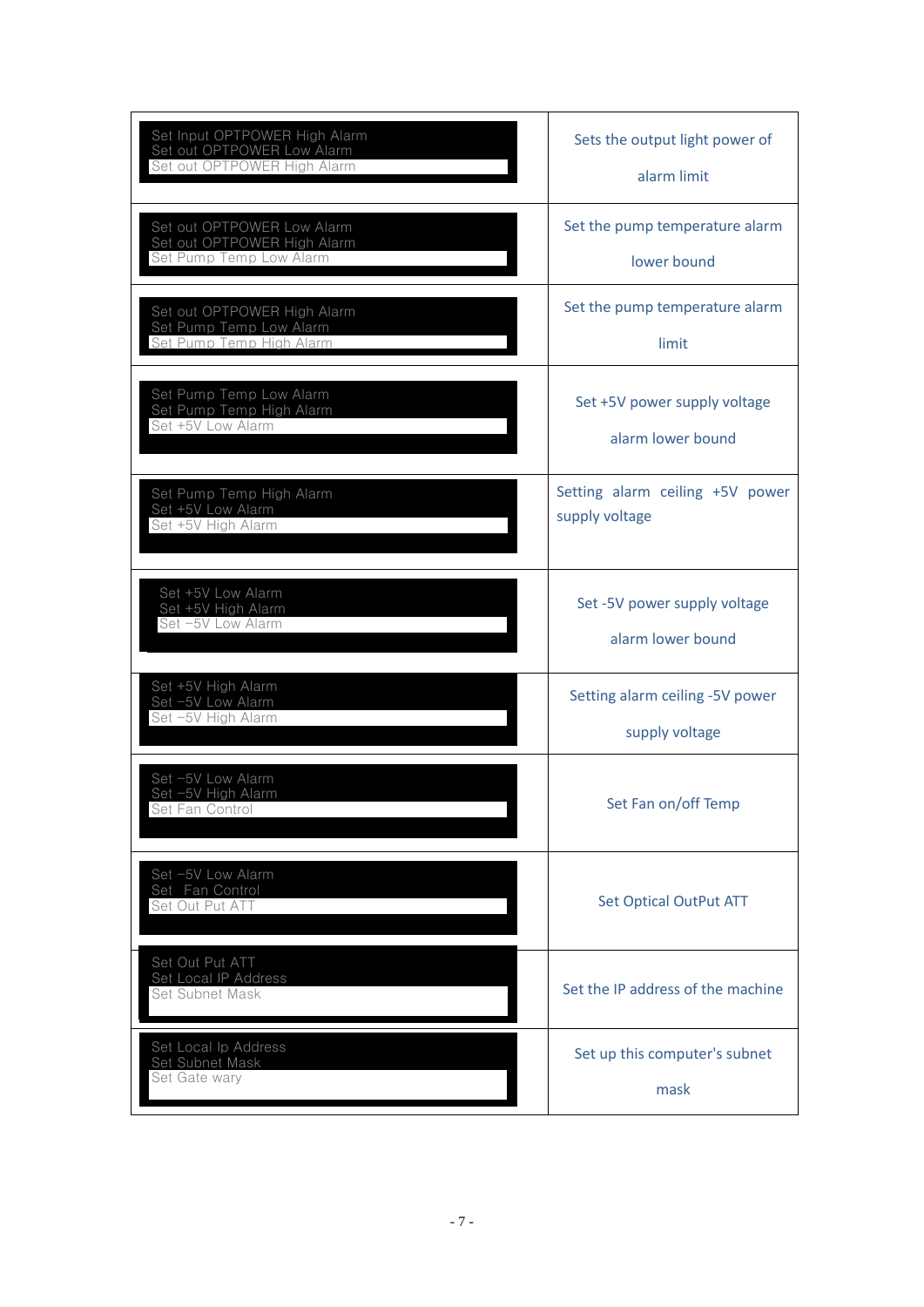| Set Local Ip Address<br>Set Subnet Mask<br>Set Gate wary | To set up this computer gateway      |
|----------------------------------------------------------|--------------------------------------|
| Set Subnet Mask<br>Set Gate wary                         | Restore factory default settings for |
| Restore Factory Config                                   | the parameters                       |

7)alarm menu

| 1. Disp parameters |  |
|--------------------|--|
| 2.set parameters   |  |
| 3. Alarm Status    |  |
|                    |  |

Press the ENT key enters the menu

#### **Network management description**

#### **6.1 interface description**

**1)** RS232 communication interface

Native RS232 communication interface standard DB9 female ends as connectors, feet are defined as follows:

$$
\begin{pmatrix} 50 & 0 & 0 & 0 & 0 \\ 0 & 0 & 0 & 0 & 0 \\ 0 & 0 & 0 & 0 & 0 \\ 0 & 0 & 0 & 0 & 0 \\ 0 & 0 & 0 & 0 & 0 \\ 0 & 0 & 0 & 0 & 0 \\ 0 & 0 & 0 & 0 & 0 \\ 0 & 0 & 0 & 0 & 0 \\ 0 & 0 & 0 & 0 & 0 \\ 0 & 0 & 0 & 0 & 0 \\ 0 & 0 & 0 & 0 & 0 \\ 0 & 0 & 0 & 0 & 0 \\ 0 & 0 & 0 & 0 & 0 \\ 0 & 0 & 0 & 0 & 0 \\ 0 & 0 & 0 & 0 & 0 \\ 0 & 0 & 0 & 0 & 0 & 0 \\ 0 & 0 & 0 & 0 & 0 & 0 \\ 0 & 0 & 0 & 0 & 0 & 0 & 0 \\ 0 & 0 & 0 & 0 & 0 & 0 & 0 \\ 0 & 0 & 0 & 0 & 0 & 0 & 0 \\ 0 & 0 & 0 & 0 & 0 & 0 & 0 \\ 0 & 0 & 0 & 0 & 0 & 0 & 0 \\ 0 & 0 & 0 & 0 & 0 & 0 & 0 \\ 0 & 0 & 0 & 0 & 0 & 0 & 0 \\ 0 & 0 & 0 & 0 & 0 & 0 & 0 \\ 0 & 0 & 0 & 0 & 0 & 0 & 0 \\ 0 & 0 & 0 & 0 & 0 & 0 & 0 \\ 0 & 0 & 0 & 0 & 0 & 0 & 0 \\ 0 & 0 & 0 & 0 & 0 & 0 & 0 \\ 0 & 0 & 0 & 0 & 0 & 0 & 0 \\ 0 & 0 & 0 & 0 & 0 & 0 & 0 \\ 0 & 0 & 0 & 0 & 0 & 0 & 0 \\ 0 & 0 & 0 & 0 & 0 & 0 & 0 \\ 0 & 0 & 0 & 0 & 0 & 0 & 0 \\ 0 & 0 & 0 & 0 & 0 & 0 & 0 \\ 0 & 0 & 0 & 0 & 0 & 0 & 0 \\ 0 & 0 & 0 & 0 & 0 & 0 & 0 \\ 0 & 0 & 0 & 0 & 0 & 0 & 0 \\ 0 & 0 & 0 & 0 & 0 & 0 & 0 \\ 0 & 0 & 0 & 0 & 0 & 0 & 0 \\ 0 & 0 & 0 &
$$

1:No Connect 2:TX 3:RX 4: No Connect 5:CND 6: No Connect 7: No Connect 8: No Connect 9: No Connect

Native serial communication standard does not return to zero (NRZ) format, 1 start bit, 8 data bits, 1 stop bit, baud rate of 38,400.

**2)** LAN communication interfaces

LAN communication using standard RJ45 connectors, feet are defined as follows



| $1:TX+$ | 2: TX-        | $3:RX+$ | 4: No Connect | 5: No Connect |
|---------|---------------|---------|---------------|---------------|
| $6:RX-$ | 7: No Connect |         | 8: No Connect |               |

# **6.2 The management and application of network interface**

## 一、 **The transportation feature of category II**:

1 Data communication of category II transponder telemetry depends on IP network, it is widely used in LAN, MAN, INTNET, support WLAN, VPN and route。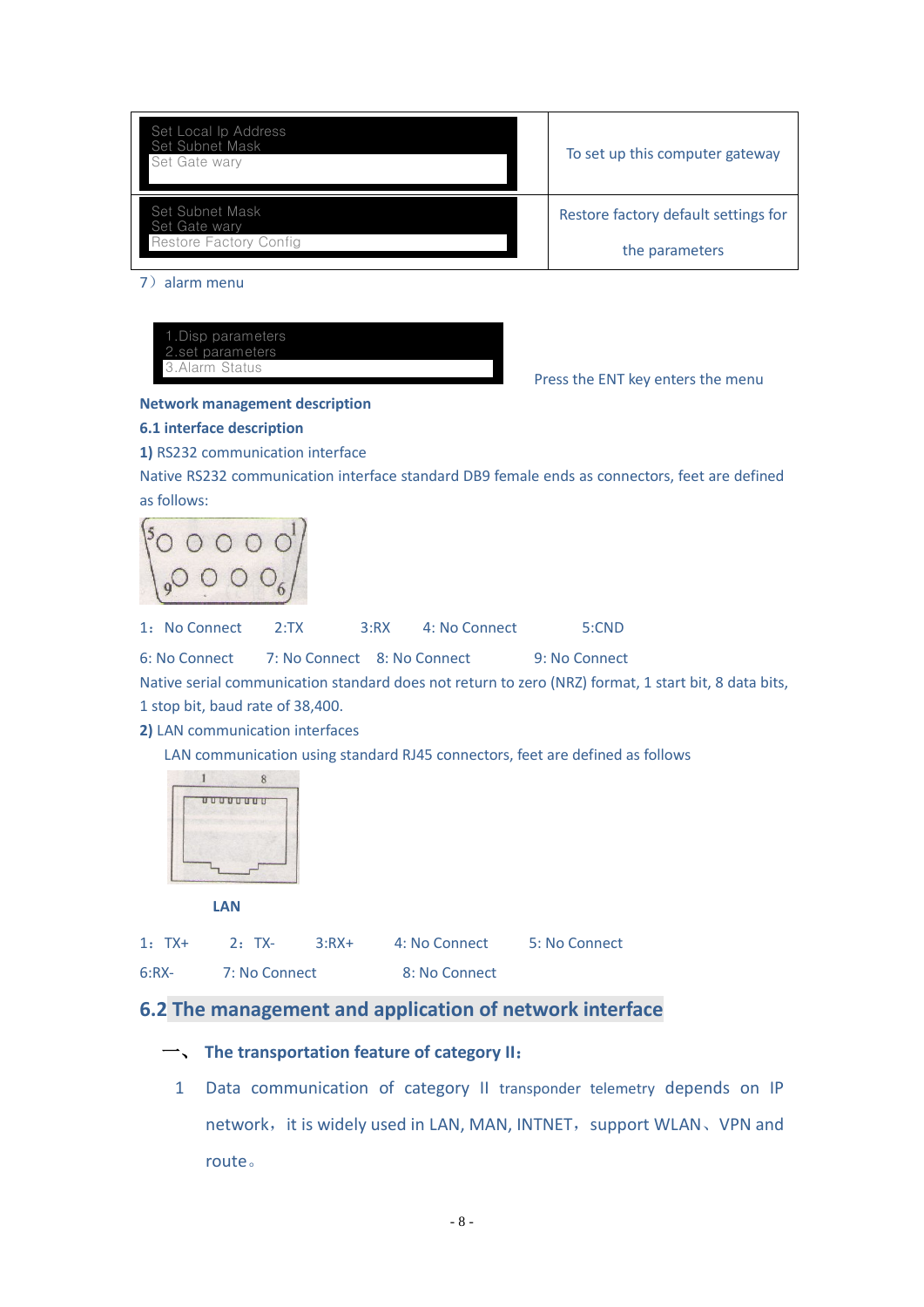2 Category II transponder telemetry will be needed set the only IP, mask and GW by manual when operating, we do not suggest adopting DHCP

## 二、 **Calibrate**:

Debugging should be done in the equipment scence.

- 1 Conditions for debugging:
	- 1.1 Optical equipment and transponder telemetry are powered.
	- 1.2 Fluently IP network for category II transponder telemetry.
	- 1.3 IP resources for category II transponder telemetry have been divided and set up completely.
- 2 The tools and files for calibrate:

Notebook PC, administrator software (stand-alone version), IP Detect, records for operating and calibrate.

- 3 Calibrate:
	- 3.1 Set up PC IP same with transponder telemetry. The IP for transponder telemetry is 192.168.0.122, the PC can be set 192.168.0.2.
	- 3.2 Take off the internet cable of transponder telemetry, connect PC and transponder telemetry with own internet cable, for the internet cable, we can use straight line or cross line. Note: For special PC, it can be only use cross line.
- 4 Fault judgment:

| Phenomenon                                   | Reasons                                               |
|----------------------------------------------|-------------------------------------------------------|
|                                              | 1. Data wire can't be connected                       |
| Parameters error                             | Fault for transponder telemetry<br>2 <sub>1</sub>     |
|                                              | 1. Fault for IP network                               |
| <b>Transponder telemetry OFF-LINE</b>        | 2. Fault for IP, mask and GW.                         |
|                                              | transponder telemetry crashed<br>$3\sqrt{ }$          |
|                                              | 4. ARP cache is not cleaned out completely.           |
| Transponder telemetry can not be searched IP | The IP of PC and transponder telemetry are not in the |
| <b>Detect</b>                                | same net work section.                                |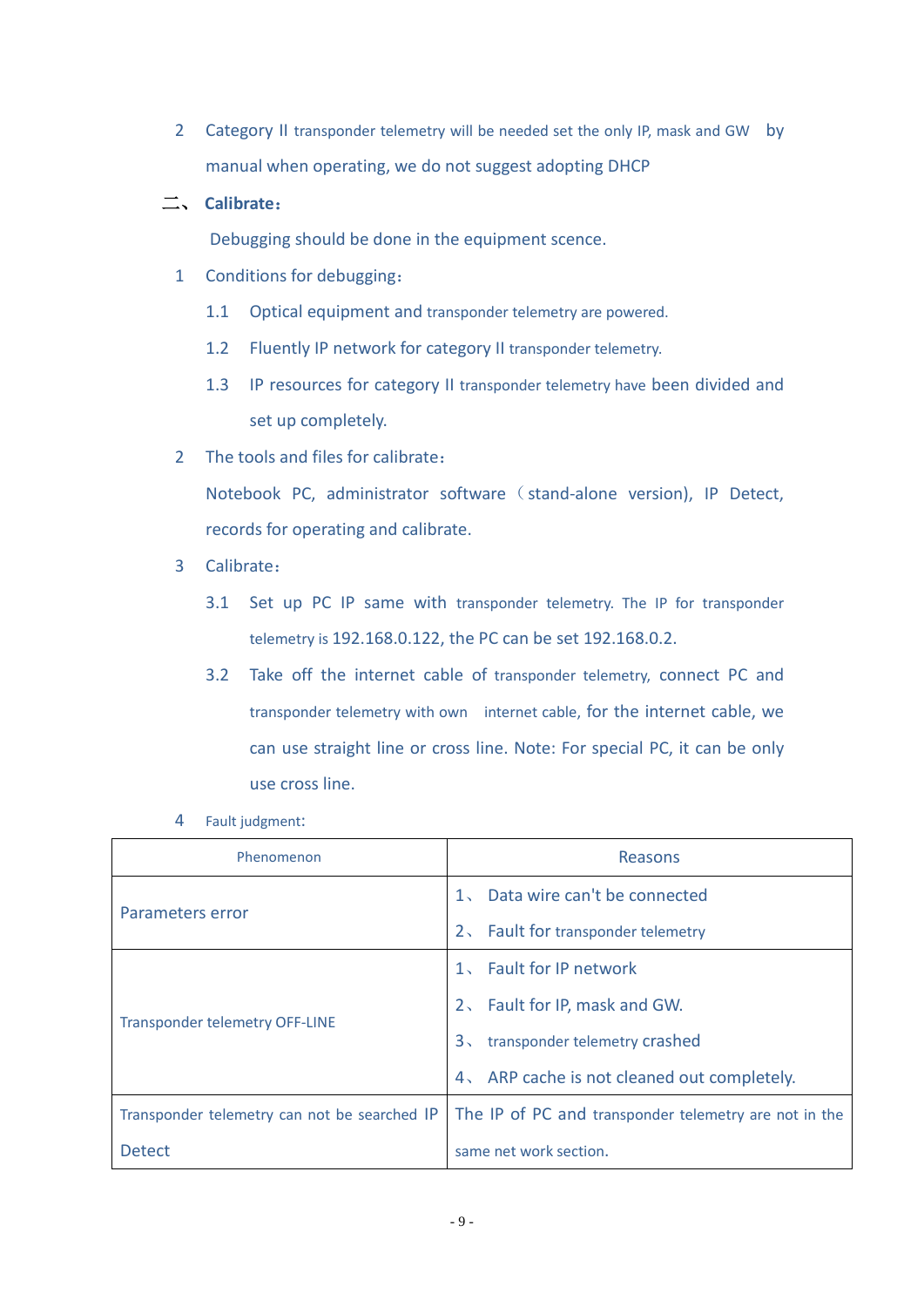|                                  | Transponder telemetry I Pcan not be revised   The IP of PC and transponder telemetry are not in the |
|----------------------------------|-----------------------------------------------------------------------------------------------------|
| by IpDetect                      | same net work section or the mask error                                                             |
|                                  | Working parameters can not be foundby Group (read), Group (write) PUBLIC Uppercase                  |
| adopting generally administrator | and lowercase inconsistency                                                                         |

#### **VII. Installation and commissioning**

#### **7.1 opening checks**

1. the equipment in front of the out of the box make sure packaging intact; if outsourcing with damaged or water marks, please contact your local dealer or the carrier immediately.

2. check upon opening the box the packing-slip if requested in accordance with an inventory of equipment and accessories inside the box, if you have any questions please contact your local dealer or call the company.

3. upon opening the box and if you think the device is damaged, do not power on, in order to avoid serious damage to the equipment or cause accidental injury to the operator and immediately contact your local dealer or call the company.

#### **7.2 instrument and tool**

1. optical power in mind one

2. digital multimeter;

3. standard fibre test jumper one (FC/APC or SC/APC);

4. ethanol and a number of medical absorbent cotton;

#### **7.3 installation steps**

**1.** before you begin installing the device, please be sure to read the user manual carefully, and according to procedures set forth in the user manual for installation and commissioning. Note: because no can be carried out in accordance with the user manual of practice for installation and commissioning of equipment as a result of man-made damage and all other consequences, our company will not be responsible for any liability or no free warranty.

2. remove the device from its packaging, rack mounted, and reliable grounding device (grounding resistance should be 4 ω).

3. use a digital multimeter to check supply voltage, make sure the voltage is to meet the requirements, and the keys to confirm that the switch is in the "OFF" position, you can power cycle connected devices.

4. under display message, the access light signals, and then rotate the key to switch to "ON" position, observe the status of the front panel led, after the PUMP working condition, such as the light turns green, device access to normal working condition. At this point you can press the menu button on the front panel to view the operating parameters of the equipment.

5. test jumper with standard fibre optical signal optical power meter connected to the device's output, the output optical power measuring device, confirming its output optical power and the front panel display the same value, and the nominal value has been reached. (When measuring optical power, optical power meter should be recognized under the 1550nm wavelength measurement document, confirm that the fiber optic test jumpers to match standard test jumper, Union joint surface and pollution-free. ) Removal of standard fibre optic test jumpers and optical power meter, devices connected to the network. At this point, the device has finished installation and commissioning.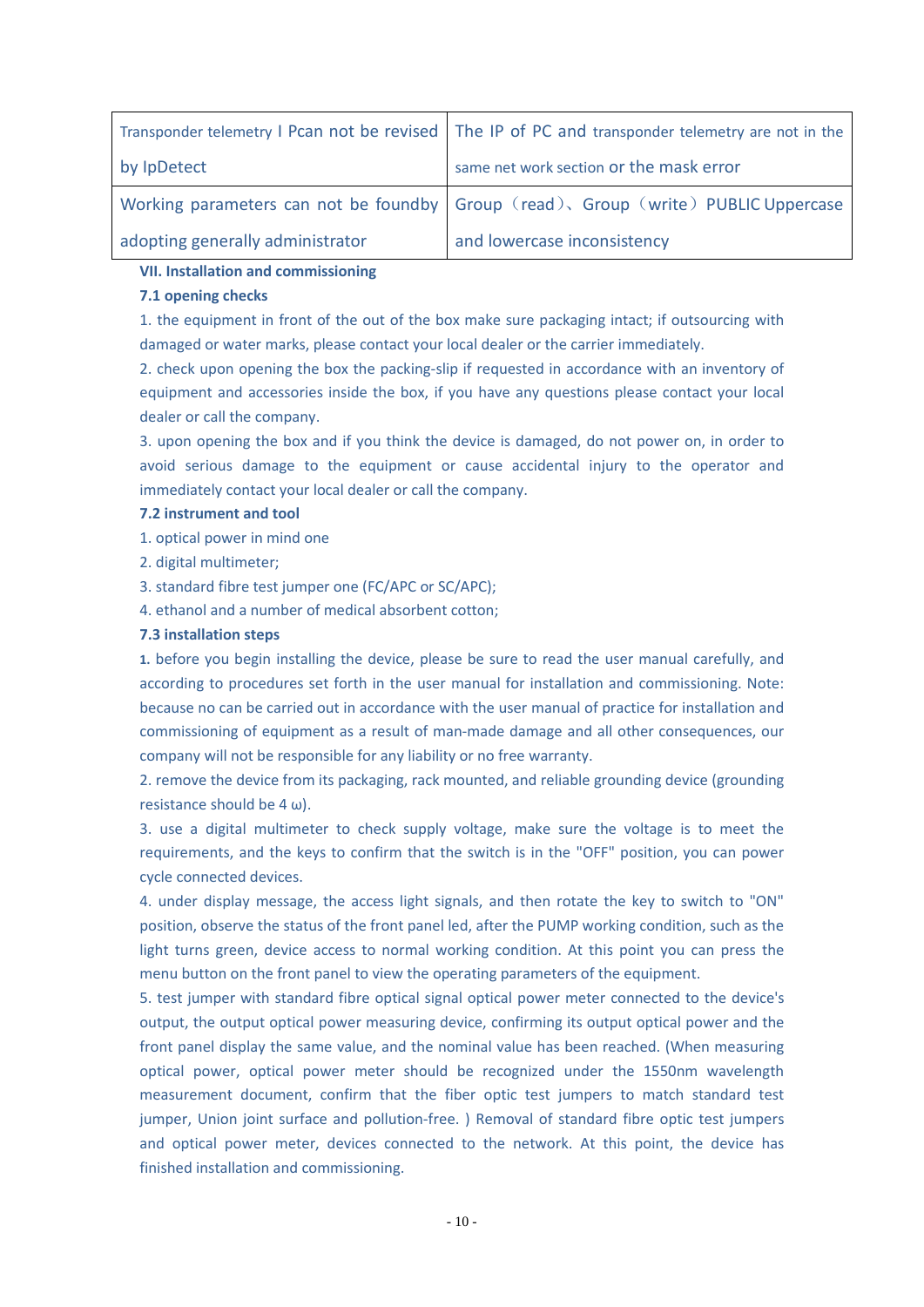#### **VIII. after-sales service**

- 1. I promise: products are free warranty for 13 months (to paste the factory serial number on the side of the device is identified by the factory starting time of day), and lifelong maintenance. Due to user misuse or irresistible natural factors caused by equipment failure, we will only be responsible for the maintenance, material costs and charge the appropriate fee.
- 2. If the device fails, you should immediately contact your local dealer, or call our customer service center.
- 3. Fault device requires action by professional technicians on-site, so as to avoid equipment damage.
- 4. **Special Note:** for devices that was to open the maintenance by the user, our company will not be free warranty, only to the warranty and reasonable maintenance costs and material costs will be charged.

#### **Cleaning and maintenance method for fiber optic connector**

And a lot of times, we will drop light power outlet misjudgments for optical equipment failure, the actual fiber optic connector may be caused by dust or dirt, pollution, just proper cleaning and maintenance of fiber optic connector, you can troubleshoot. Below introduce operation method of cleaning and maintenance of fiber optic connector.

- 1. power off the device, carefully unscrew the fibre on activities from the adapter connector
- 2. with texture good lens tissue or carefully with a degreasing alcohol cotton light connector cleaning; such as degreasing alcohol cotton cleaning, cleaning is complete, also 1-2 minutes, let dry alcohol flavor of the active connector surface
- 3. cleaning out fiber optic connection socket, access optical power meter, measuring output optical power, to confirm that the fiber optic connector has been cleaned.
- 4. clean the fiber optic connector back to the adapter, should pay attention to appropriate, in order to avoid too much force lets the adapter internal ceramic pipe rupture.
- 5. fiber optic connector after cleaning, the output light power is not normal, you should remove the adapter, unscrew another connector to clean it inside the machine; such as cleaning after the optical power remains low, at which point adapter might be contaminated, cleaning with the adapter. (Note: use caution when you remove the adapter operation in order to avoid damages fibers inside the machine. )
- 6. dedicated compressed air available for adapter cleaning or degreasing cleaning alcohol cotton section. With compressed air cleaning, compressed air nozzles of gas tank at the adapter of ceramic pipes, ceramic tubes blowing compressed air into clean; with fat alcohol cotton cleaning, carefully into the alcohol cotton ceramic pipe cleaning. Attention alcohol cotton into the direction of articles should always be consistent, otherwise may not be able to reach the ideal cleaning effect.

#### **Pay special attention to**

- A. in the cleaning operation of fiber optic connector should be avoided with optical connection diagram on the human body or human eyes, so as to avoid causing wing damage on the human body or human eyes permanently burn!!!
- B. installing fiber optic connector, force should be appropriate, failure to do so may cause the adapter in the ceramic fragments. Ceramic Tubes once the fragmentation, the output light power will drop significantly, turning it slightly and fiber-optic connector, the output light